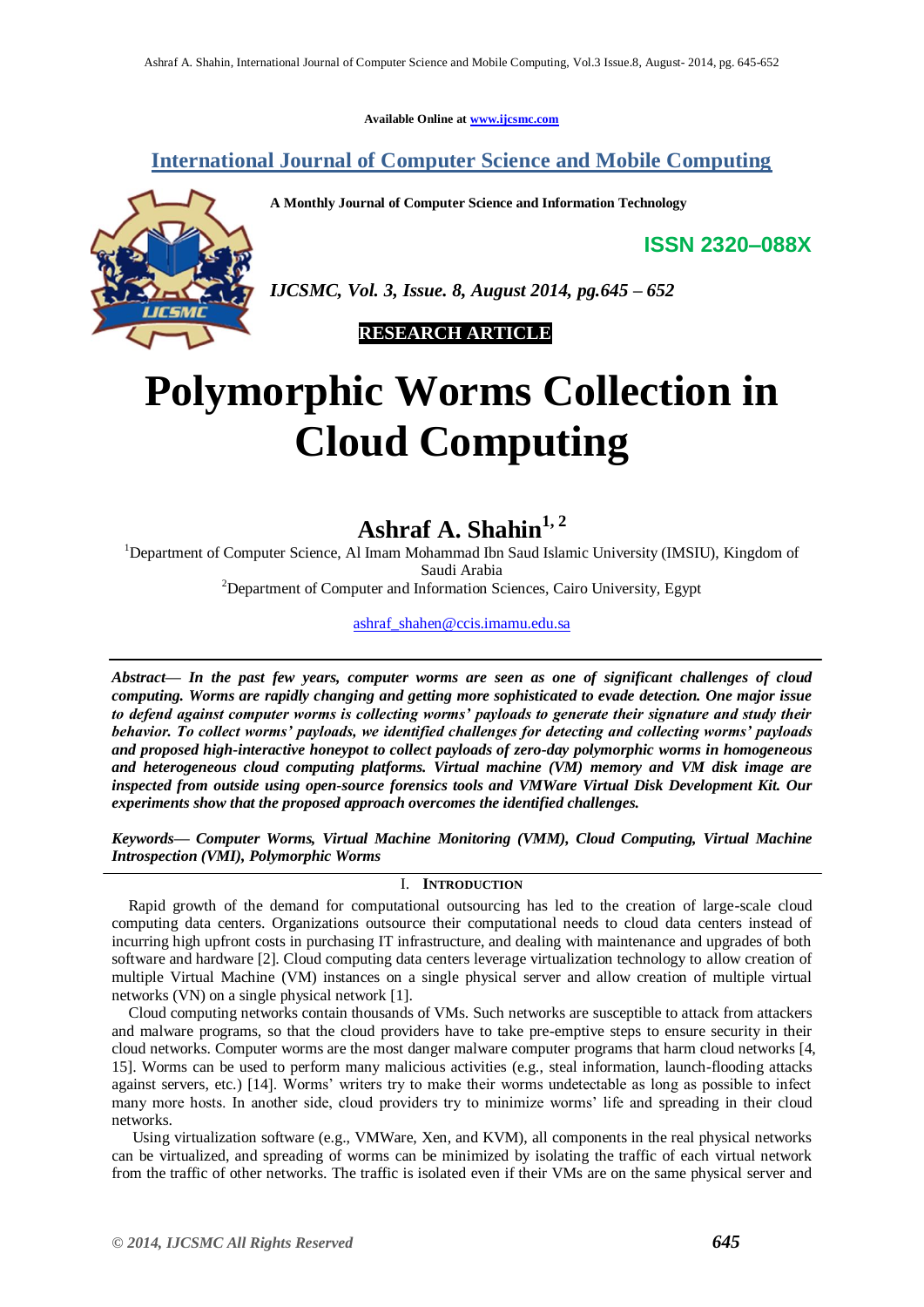their virtual interfaces transmit traffic across the same underlying NIC [6]. Any VM outside of the virtual network cannot sniff or inject traffic into the virtual network [6]. However, VMs are still susceptible to attack from worms running in VMs in the same virtual network.

Detecting and collecting worms' payloads are very significant processes in defending against unknown worms. Collected payloads can be used to generate worms' signatures and to study their malicious activities. In this paper, we identified a set of challenges for detecting and collecting worms' payloads. Additionally, we proposed an approach to detect and collect payloads of unknown and self-replicated polymorphic worms in homogeneous and heterogeneous cloud computing platforms. The proposed approach attaches honeypots with the inspected virtual networks to get the payload of the running worms. Different polymorphic worm instances are collected using double honeypot. Honeypots' VMs are inspected in hypervisor layer using open-source forensic tools together with virtual disk image management tools. Finally, we evaluated the proposed approach based on the previously defined challenges.

This paper is organized as follows. Section 2 gives some background of computer worms. Section 3 gives a short overview of related works. Section 4 presents our approach and illustrates the design and implementation of the proposed approach. The proposed approach is evaluated in section 5. Section 6 concludes the paper.

#### II. **COMPUTER WORMS**

A worm is a self-replicated malware computer program, which propagated over the network with or without human intervention. Worms send copies of their code to victim machines and gain control of the execution of remote programs to execute their code in remote machines. Worms gain control of a program's execution by injecting new code into the program, injecting new control-flow edges into the program, or corrupting data used by the program [14].

The most popular techniques to detect computer worms can be categorized into two major categories [15], [7]: anomaly-based detection and signature-based detection. Anomaly-based detection techniques use the knowledge of what is considered as a normal behavior to identify computer worms. Although, anomaly-based detection is able to detect new and unknown computer worms, it reduces the network speed by checking every packet and reduces the computer performance by monitoring all activities.

Signature-based detection techniques detect known computer worms from other programs by comparing them against signatures of known computer worms. A signature is a pattern generated using instances of known computer worm to identify it. However, signature-based detection cannot detect new computer worms and maintaining signature database is not easy task [15].

Detection of computer worms can be improved by combining techniques from both categories. For example, a signature-based detection technique can be used to filter know computer worms and an anomaly-based detection technique can be used to detect unknown computer worms and collect their payloads. Collected payloads are forwarded to a signature generator, which generates signatures. Based on the generated signatures, signature-based detector will detect these worms in the future. By inspecting the behavior of the collected payloads, we can gain sufficient knowledge about their malicious activities, which will help in decontaminating infected VMs.

Worms use different techniques to be hidden and undetectable. For Example, to avoid detection by analyzing network traffic patterns, Worms blend their attack traffic within normal traffic. To avoid detection by monitoring the running processes and the loaded modules, worms attach themselves with trusted processes and modules. To avoid detection by monitoring the scanned IP addresses, worms collect addresses in infected computers to find new victims instead of scanning complete IP address space. To circumvent detection by monitoring changes in file system, worms may remain in memory for a period of time and perform some malicious activities, such as opening a back door on the host or sending the confidential information on the host to the worms' writers before modifying the file system [19]. To evade detection by memory scanners that scan the inspected memory linearly, worms move their memory structures to a region that has already been scanned [19].

To evade detection by detectors, worms try to identify if the remote system is a detector before sending their code and try to infer if they are running inside detection environment before starting their malicious actions. Worms can identify detectors remotely by analyzing its responses to network messages and identify detectors locally by monitoring their behavior.

To avoid detection by anomaly-based detectors, worms can try to be smooth and silent by performing small amounts of malicious activities and avoid loud activities (e.g., consuming the computer resources, sending a large number of Emails, establishing a large number of network connections, etc.).

To avoid detection by signature-based detectors, worms use polymorphism. Polymorphic worms change their payloads in every infection using encryption and code obfuscation. This change makes it difficult to generate signatures for these worms. Generating signature for a polymorphic worm requires collecting a large number of payload's instances and identifying the common byte strings in these payloads to be used as a worm signature. However, polymorphic worms can change their payload completely, which make it impossible to generate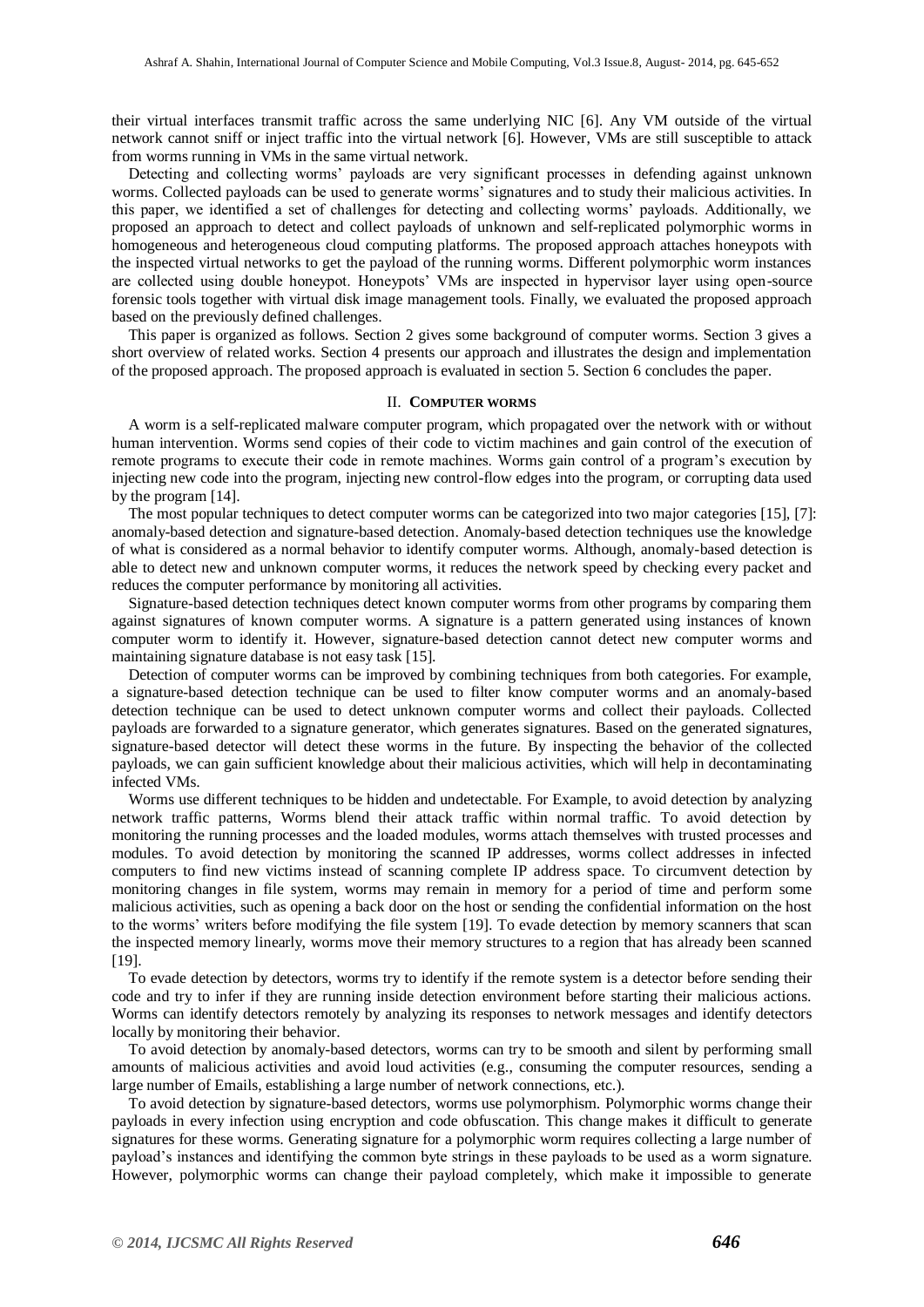signatures [14]. Furthermore, polymorphic worms can avoid payloads' collectors (e.g., double-honeynet systems) by checking if the worm is already running on the remote system before sending their code.

Another technique to evade detection by signature-based detectors is designing worms as a set of components. Each standalone component is not harmful by itself and can stay in your computer without any malicious actions. Different combinations of these components perform Worm's activities. Worms are designed with a large number of combinations to make it difficult to collect their pattern [8].

Finally, we can identify the following challenges for detecting and collecting worms' payloads in cloud computing:

- Polymorphic worms: the proposed approaches have to be able to collect a large number of payload instances for the same worm even if the worm uses polymorphism technique or checks its existence in the target machine before sending its code [15].
- Customer privacy: the proposed approaches have to avoid violating the customers' privacy, which can be violated by accessing the VM memory, VM disk image, or running VM processes.
- Computational resources: the proposed approaches have to provide effective technique to detect and collect worms with minimal computational resources [16].
- Worms spreading: the proposed approaches have to avoid usage of tools that can be attacked by worms and accelerate worms spreading.
- Out-box inspection: the proposed approaches have to use out-box inspection tools (e.g., virtual machine introspection (VMI), Virtual machine monitor (VMM), etc.) instead of using in-box inspection tools that inspect VM from inside to avoid detecting or attacking them by worms [4].
- Homogeneous and heterogeneous platforms: cloud providers provide different platforms to gain a large number of customers. Customers customize the provided virtual servers by installing specific software to achieve their businesses requirements. The proposed approaches have to be able to detect and collect worms in a wide range of platforms, which is existed due to the big variation between customers' requirements. Different platforms means different types of worms because worms' writers usually write their worms based on specific vulnerabilities.
- Cloud computing management techniques: The proposed approaches have to be able to work with different cloud computing management techniques such as VM migration. In cloud computing, VM migration is used to consolidate VMs to the minimal number of physical servers according to their current resource requirements [2]. The proposed approach has to inspect VMs even if their locations are dynamically changed.

Scalability: Cloud computing datacenters are large-scale datacenters. The proposed approaches have to be scalable to work with such centers.

#### III. **RELATED WORK**

In recent years, we have observed a rapid growth of using VMI in intrusion detection instead of using the legacy tools. In traditional approaches [10], [14], [15], [17], inspection tools are installed and running inside VMs, which are vulnerable to attack from attackers and malware programs. Over the last years, many approaches have been proposed to inspect VM from outside to improve inspection and avoid attaching [3], [5], [11], [18]. In this section, we are going to overview some of previous approaches.

The authors in [4] proposed an anomaly-based intrusion detection mechanism, which exploited virtual machine introspection (VMI) to collect a list of the running processes or modules of the running virtual machines. All collected information are gathered and analyzed by a centralized anomaly detector on a single virtual machine. Any unknown process or module that occurs on an increasing number of virtual machines is considered as a computer worm. The authors proposed a technique to collect information about unknown harmless processes. Although, using single point to gather information provides an abstract centralized view on entire cloud network, it congests network links because cloud network maybe contains hundreds of thousands of VMs. Furthermore, the proposed approach cannot detect computer worm that attached itself to trusted process.

The authors in [21] proposed a distributed network of detection agents to coordinate detection across whole cloud network. Each agent is deployed in virtual machine monitor (VMM) of a physical cloud server. Using VMI, agents collect information of the running VMs on servers they are associated with. Agents monitor VM disk image, network activity, and state of VM memory. Agents share information to determine threats that crosscut physical servers. The proposed approach reduces the load on the network links by distributing the detection. However, monitoring all running VMs in the cloud data centers is a resources consuming process and increases the cost of cooling and operating these data centers, which will decrease the income profit.

The authors in [8] identified a set of symptoms to indicate the possibility of malicious activities. For each symptom, a Forensic virtual machine (FVM) is defined to look for this symptom in running VMs. FVMs use VMI to inspect running VMs from outside. If a symptom is discovered in any VM, other FVMS are directed to inspect this VM for other symptoms. Collected information is sent to a centralized module to analyze them and take further actions.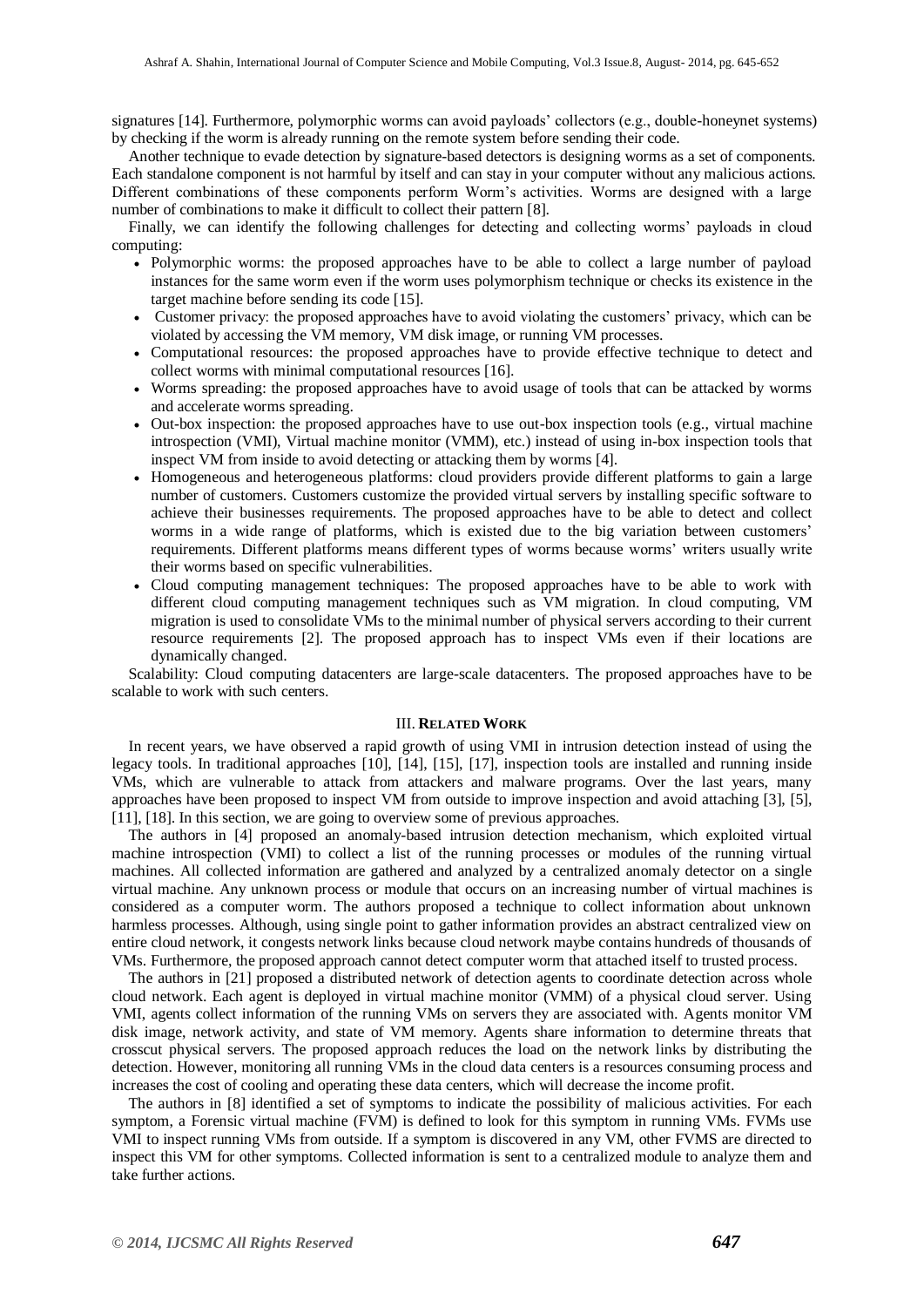In [19], the authors proposed high-interaction honeypot monitor, which inspects memory of the running virtual machine on Xen by using the open source forensics tool Volatility. *Volatility* accesses the VM's memory by using interface functions provided by *LibVMI API*. *LibVMI* provides interfaces for low-level functionalities provided by Xen hypervisor. Changed binaries in the inspected VM have been extracted by using *Libguestfs*, which is an open source library to analyze and manipulate file system. Although the proposed approach succeeded in capturing a wide range of malware including normal worms, it did not provide a technique to collect polymorphic worms.

In [14], the authors proposed a high-interaction double honeynet to collect polymorphic worms and proposed algorithms to generate signatures for the collected worms. However, the authors used in-box introspection tools (tools installed in inspected VMs) such as *Honeywall, Sebek*, and *Snort-inline*, which are susceptible to be detected or attacked by worms. Furthermore, the proposed approach cannot collect polymorphic worms that check their existence in the target host before sending their code because the proposed double honeynet works by forming a loop to collect all polymorphic worm instances.

In [16], the authors started by using VMI to detect incoming files and objects, and trigger file clustering module, which classifies incoming files and monitors their execution. Two algorithms have been proposed to detect malicious activities for incoming files and objects. Using VMI, data and information flow of malicious processes have been recorded instead of recording all data or information flow of all processes to simplify the analysis task. However, the proposed approach inspects all incoming files and object, and monitors their execution to detect malicious activities, which consumes many computer resources.

As was shown previously, most of current approaches either inspect VMs from inside, inspect all running VMs, inspect all running processes and modules, or cannot collect polymorphic worm instances. In the next section, we will introduce our approach to collect polymorphic worms.

#### IV.**THE PROPOSED APPROACH DESIGN AND IMPLEMENTATION**

The aim of the proposed approach is detecting and collecting payloads of zero-day active polymorphic worms in homogeneous and heterogeneous cloud computing platforms without violating the customer privacy.

In the proposed approach, worms' spreading is limited by isolating traffic of each virtual network from the traffic of other networks by using virtual switches in *XenServer* [6] or in *VMware [vCenter Server](http://www.vmware.com/products/vcenter-server/)* [20]. For example, Fig. 1 shows the isolation between two virtual networks using virtual distributed switches in *VMware [vCenter Server](http://www.vmware.com/products/vcenter-server/)*. Each virtual network contains two virtual servers, which belong to the same distributed port group. A distributed virtual switch has been created with one distributed port group for each virtual network. Virtual servers are located in ESXi hosts. Although, VM1 and VM3 are located at the same physical server and there traffics are transmitted across the same underlying NIC, they cannot sniff or inject traffic into each other because each of them belongs to different distributed port group and different distributed switch.



Fig. 1 Isolation between virtual networks

Fig. 2 shows the proposed approach architecture to detect and collect polymorphic worms in such networks. Introspection controller creates virtual machine inspectors from virtual machine inspectors' templates. Introspection controller assigns a set of virtual networks to each VM inspector. Introspection controller identifies current virtual networks by retrieving a list of virtual distributed switch from *vCenter server database*.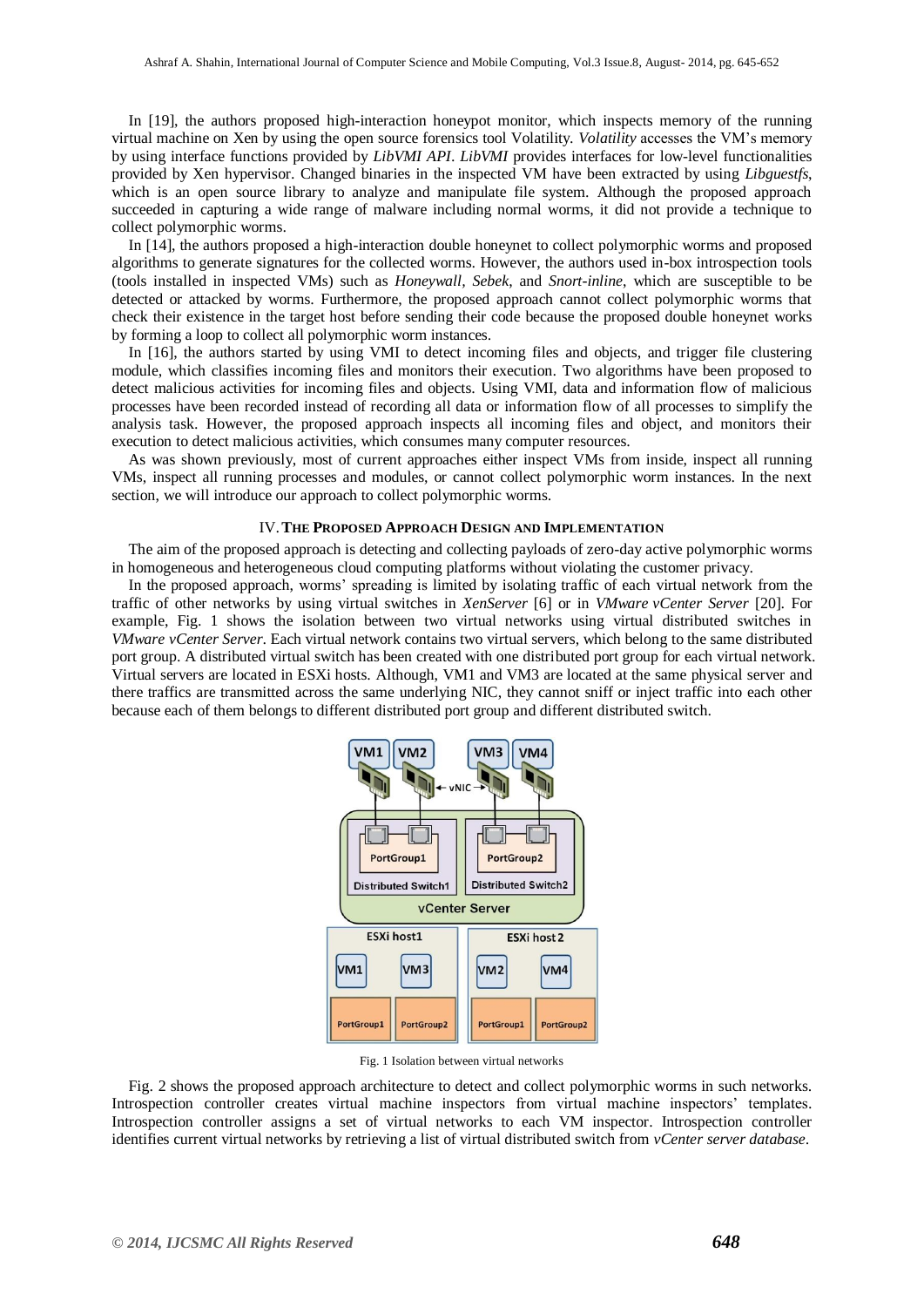

Fig. 2 The proposed approach architecture

VM inspector creates honeypot VMs from honeypot templates, which are VM templates. Each honeypot template contains a subset of software from the most common software deployed in cloud computing network. This partitioning minimizes the size of honeypots and allows each honeypot to capture a specific type of worms that are related to this subset of software. VM inspector connects each honeypot with one virtual network by adding honeypot to the port group of that virtual network (see Fig. 3). VM inspector creates and connects honeypots sequentially to avoid consuming a large number of computer resources.

If the virtual network is infected by active worms, the worms will discover the honeypot and contaminate it. After a considerable amount of time, VM inspector disconnects honeypot from the virtual network and connects it with another instance of honeypot, which is created from the same honeypot template (see Fig. 4). These two honeypots form a double honeynet. This technique reduces false positive and false negative because only active worms can discover and infect the new honeypot.

Honeypot template is designed to snapshot the running VM periodically and automatically. VM inspector analyzes the memory snapshots of the running honeypots using *Volatility* [22], which is one of the famous forensic tools. Using *Volatility*, VM inspector can gain a lot of information regarding the running VMs. For example, VM inspector can list the running processes, the previously terminated processes, hidden or unlinked processes, and the loaded DLLs for the running processes. All these lists are saved in a separated text file and used as input to the *Checker* component. The *Checker* compares these lists with previously saved lists collected from normal running to detect anomaly processes or modules.



Fig. 3 Honeypot1 was created and connected with virtual network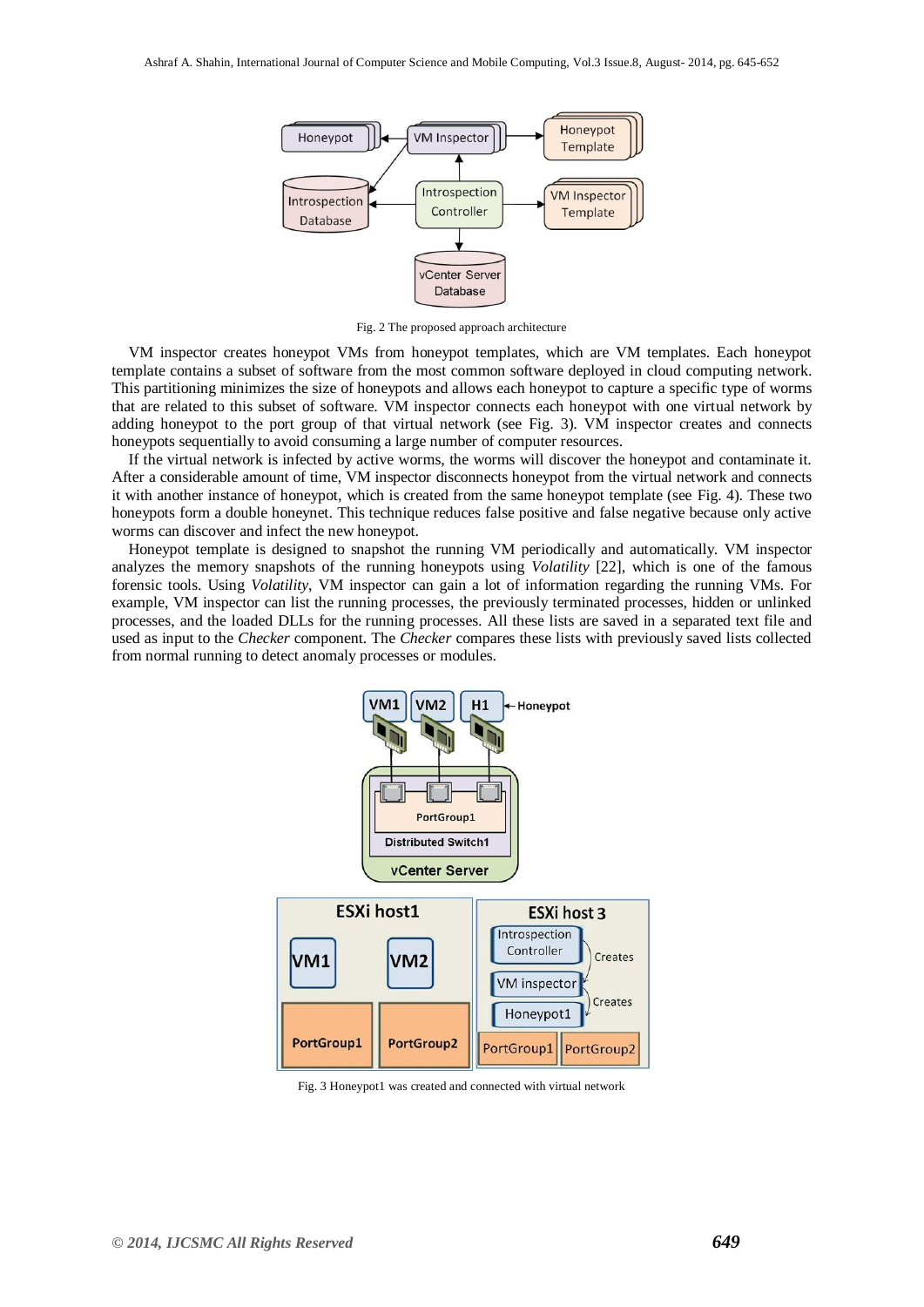

Fig. 4 Honeypot2 was created and connected with Honeypot1

Honeypot VM template is designed with independent and non-persistent hard disk. This feature in Vmware allows running VM to save any modified blocks to a separated log file (.REDO files). VM inspector uses *Virtual Disk API*, or *VixDiskLib* functions (such as *QueryChangedDiskAreas*) with *log* and *VMDK* files to retrieve the list of disk sectors that have been changed and to retrieve the list of files that have been modified, created, added, or deleted.

Using snapshots, VM inspector restores honeypots disk data and virtual machine state to the original data and state in rotate way. This restoration allows worms running in honeypots to re-contaminate honepots again if they check their existence in the target machine before sending their code. VM inspector stores all collected data in the introspection database to be used in the future by signature generators. After a considerable number of iterations, VM inspector stops the loop, destroys honeypots, and creates another honeypot to inspect the next virtual network.

#### V. **EVALUATION**

Now, we return to the previously listed challenges in section 2 to show that the proposed approach overcome these challenges.

- Polymorphic worms: the proposed approach collects polymorphic worms payload using double honeynet, and periodically restores honeypots to the original state (before contamination) to collect worms that check if they are running in the target machine before sending their code.
- Customer privacy: to avoid violating the customers' privacy, the proposed approach does not inspect the customers' VMs directly. The proposed approach uses honeypots to allow existing worms (if any) to infect them and inspect the infected honeypots instead of inspecting the customers' VMs.
- Worms spreading: honeypots are created from clean VMs' templates and each honeypot is connected with only one virtual network to avoid transferring worms between virtual networks. All inspection tools are running outside the inspected honeypots (in hypervisor layer). Therefore, worms cannot detect or contaminate them.
- Out-box inspection: in the proposed approach, VMs inspectors inspect honeypots from the outside by inspecting snapshots. Therefore, worms cannot manipulate or detect them.
- Homogeneous and heterogeneous platforms: the proposed approach uses different VMs' template for honeypots to achieve variations between virtual networks. Each VM template is designed to capture a category of worms that are designed to use vulnerabilities in its software.
- Cloud computing management techniques: in the proposed approach, VMs inspectors connect honeypots with virtual networks by adding them to the port groups in virtual distributed switches, which allows honeypots to keep on connected with virtual networks even if they are migrated between hosts.
- Scalability: introspection controller creates and destroys VM inspectors based on the number of the running virtual networks to follow the growing and the shrinking of the cloud computing datacenters.
- Computational resources: the proposed approach does not inspect all running virtual machines. Each VM inspector uses one honeypot for each virtual network and inspects virtual networks sequentially to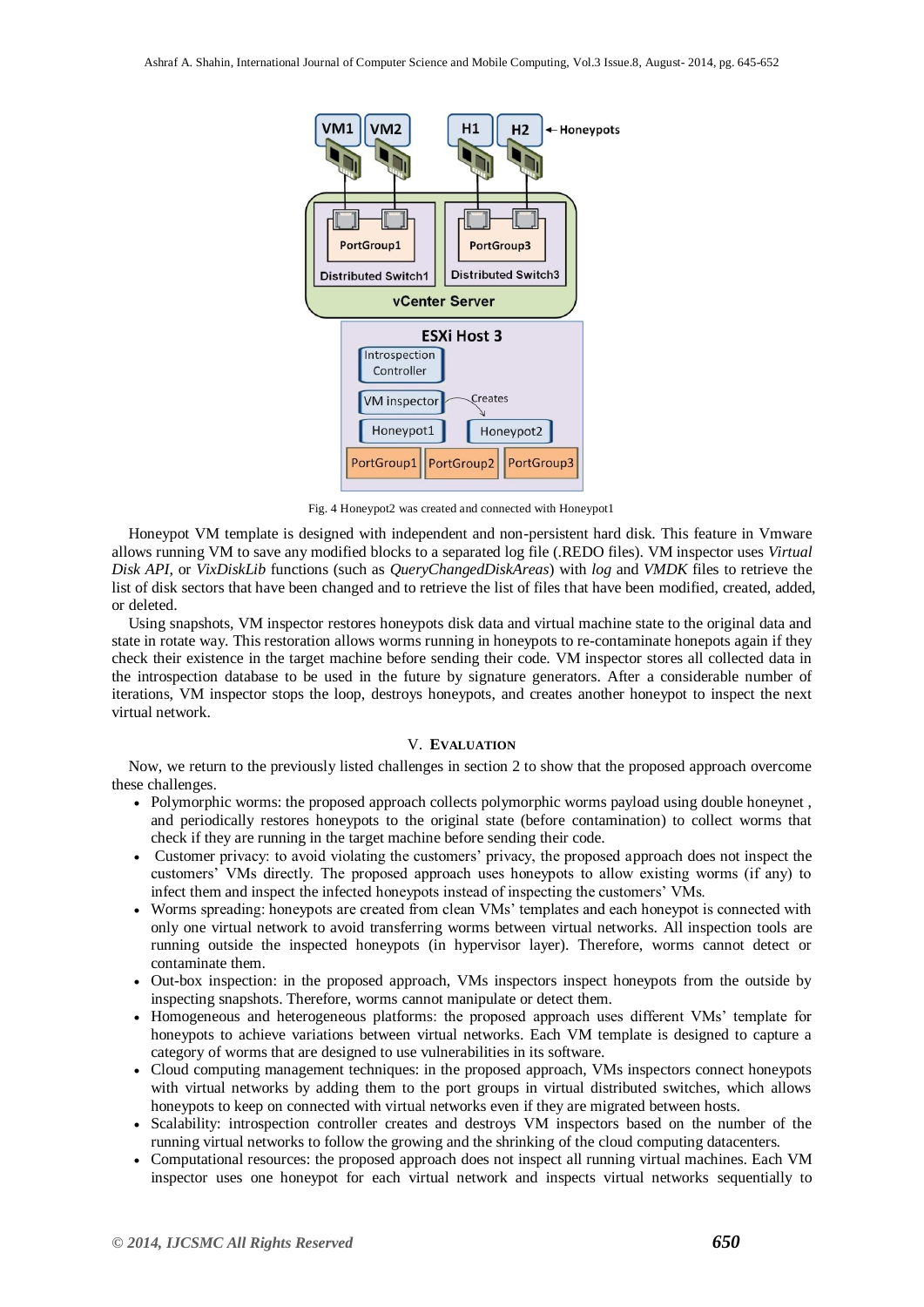minimize computer resources used during inspection process. To accelerate the introspection, all created VM inspectors running concurrently. The proposed approach reduced the time required to analyze file system by analyzing log and REDO files that contain only modified sectors instead of analyzing whole VM disk image. For Example, in our implementation, we created four honypot VM templates with the specifications shown in table 1. Fig. 5 shows the size of REDO (log) files created during running VMs from these templates. As shown in Fig. 5, the size of REDO file is not comparable with the size of the VM disk image and we can reduce its size by reducing the connection time before restoring the original data. For example, in honypot VM template for *Windows Xp professional*, we analyze the log files (around 40 megabyte) instead of analyzing VM disk image with 5 GB.

| <b>Operating System</b>                                                     | <b>RAM</b>     | <b>Hard Disk</b>                                                                                                              | processors |
|-----------------------------------------------------------------------------|----------------|-------------------------------------------------------------------------------------------------------------------------------|------------|
| Windows Xp professional                                                     | 512 MB         | 5 GB                                                                                                                          |            |
| Windows server 2003 Enterprise Edition                                      | 1GB            | 20 GB                                                                                                                         |            |
| Red hat Linux                                                               | 1GB            | 30 GB                                                                                                                         |            |
| Windows server 2008                                                         | 1GB            | 30 GB                                                                                                                         | 1          |
| 120<br>REDO (log) files size by mega byte<br>100<br>80<br>60<br>40<br>20    |                | - Windows Xp professional<br>Windows server 2003<br><b>Enterprise Edition</b><br><b>Red hat Linux</b><br>-Windows server 2008 |            |
| $\bf{0}$<br>5<br>$\Omega$<br>15<br>20<br>10<br>Run time duration by minutes | 35<br>25<br>30 |                                                                                                                               |            |

|--|--|

TEMPLATES' SPECIFICATIONS FOR THE CREATED HONEYPOT VMS

Fig. 5 The size of log files that are created by the running VMs

#### VI.**CONCLUSION**

In this paper, we have identified challenges facing current approaches during collecting polymorphic computer worms in cloud computing. A high-interactive double honeypot has been proposed to address the identified challenges. The proposed approach inspects VMs from outside to detect hidden processes and to avoid detection by worms. Customers' privacy has been conserved by avoiding directly inspecting their VMs. Used computer resources have been reduced by inspecting cloud datacenters by virtual network instead of by VM. The proposed approach keeps tracking VMs even if there locations are changed over time.

In our future work, we plan to investigate how to reduce the time of inspecting VM memory and how to reduce the number of honeypots required to inspect virtual networks. Furthermore, we plan to extend our approach to inspect network traffic beside memory and file system.

#### **REFERENCES**

- [1] V. Abedifar, M. Eshghi, S. Mirjalili, and S. Mirjalili, "An optimized virtual network mapping using PSO in cloud computing," in *2013 21st Iranian Conference on Electrical Engineering (ICEE),* May 2013, pp. 1–6.
- [2] A. Beloglazov and R. Buyya, "Energy efficient resource management in virtualized cloud data centers," in *2010 10th IEEE/ACM International Conference on Cluster, Cloud and Grid Computing (CCGrid),* May 2010, pp. 826–831.
- [3] C. Benninger, S. Neville, Y. Yazir, C. Matthews, and Y. Coady, "Maitland: Lighter-weight VM introspection to support cyber-security in the cloud," in *2012 IEEE 5th International Conference on Cloud Computing (CLOUD)*, June 2012, pp. 471–478.
- [4] S. Biedermann and S. Katzenbeisser, *Detecting computer worms in the cloud*: *Open Problems in Network Security*, ser. Lecture Notes in Computer Science. Springer Berlin Heidelberg, 2012, vol. 7039, pp. 43–54.
- [5] H. H. X. F. Z. J. Chen Lin, Liu Bo, "Detecting hidden malware method based on in-VM model," *China Communications*, vol. 8, no. 4, p. 99, 2011.